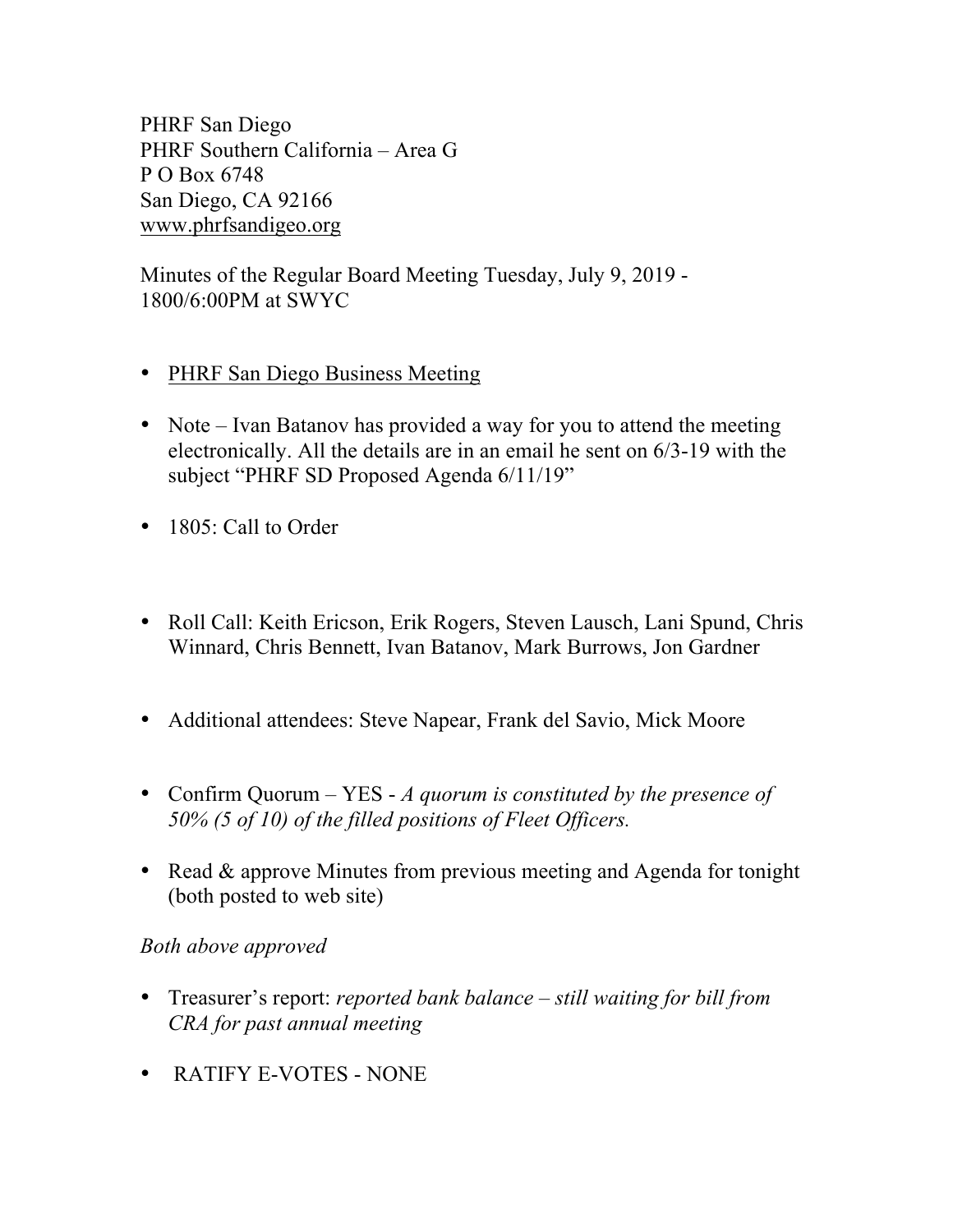## • OLD BUSINESS

- Insurance to protect the Board *– Frank del Savio – checked with a few other PHRF Boards and found one who registered as an LLC – they have Officers and Directors policy and a criminal rider attached – need to decide about incorporation before buying insurance*
- Incorporate Board *probably should be a 501c3 meaning needing to file a tax return annually and follow California rules about corporations which probably includes some annual filing and fee – Jon Gardner will work on this after he comes back from Transpac*
- NEW BUSINESS
- ORR-Ez *Ivan reached out but no one has replied*
- Attendance at these meetings from the ByLaws: ARTICLE VII. TERMS OF OFFICE AND MEETINGS 3. If a member of the Fleet Executive Board is absent from three (3) consecutive meetings a proposal will be issued from the Fleet Chairman and voted by the Executive Board to declare the position vacant. A vacant position will be filled by appointment by the Fleet Executive Board. During the period of vacancy, the position does not count in establishing a quorum – *Ivan talked to SDAYC about contacting other clubs – SGYC is being represented fairly regularly now and now PLYC has been added. Ivan plans to go to next SDAYC dinner and will bring up the subject to the group.*
- Erik Rogers Scoring Yearly Championship Series *clarified some issues and settled on 4 races Offshore – results will be posted soon*
- STANDING REPORTS
- Fleet Chairman: *No Report*
- Vice Chairman: *No Report*
- Chief Handicapper: *No Report*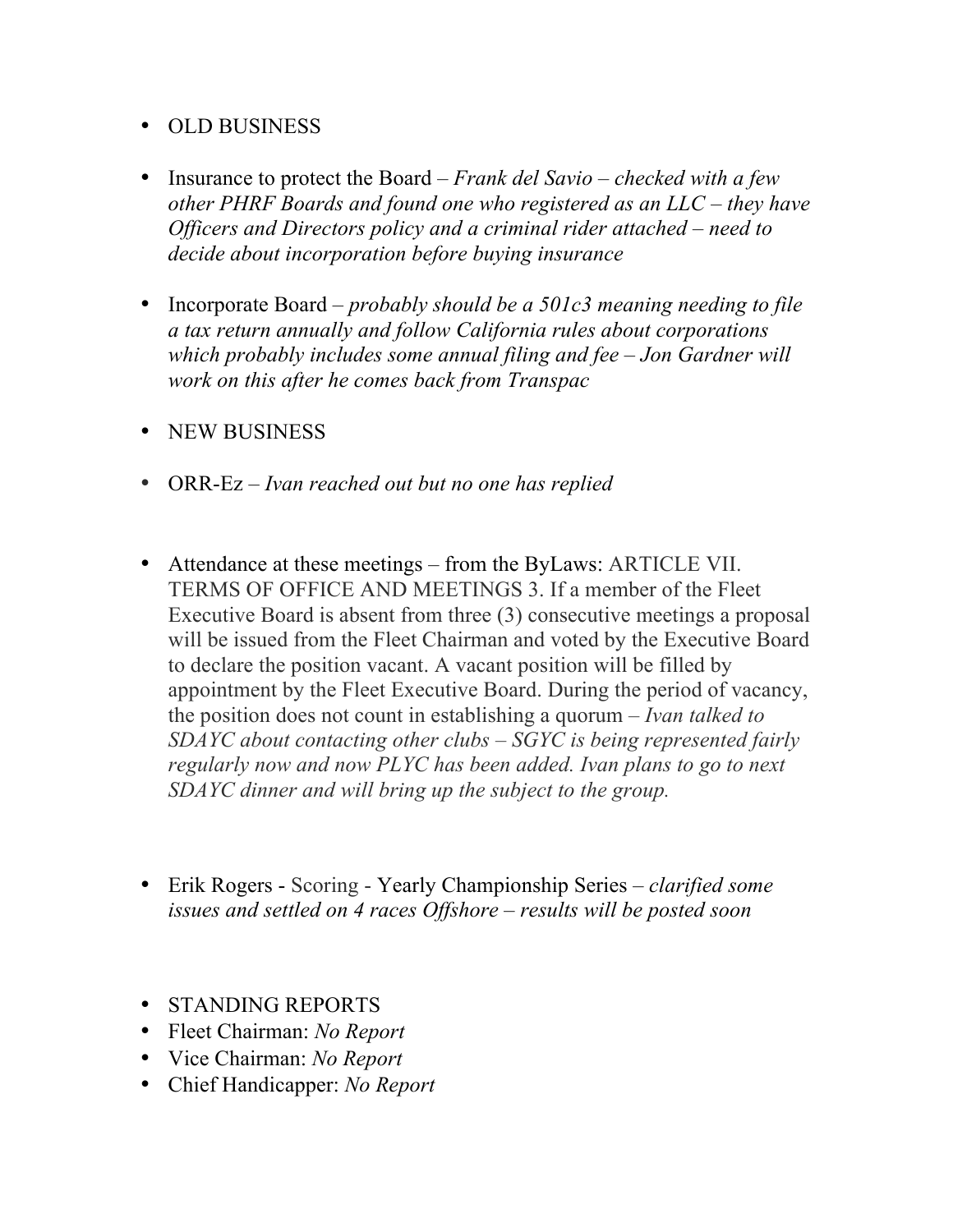- Fleet Secretary: *No Report*
- Roster Secretary: *Pendragon replied with correction to their application so there temporary certificate will be issued*
- Data Systems Officer: *trying to move web site to new server*
- Public Relations: *No Report*
- Fleet Scorer: *No Report*
- Treasurer: *No Report*
- Past Fleet Chairman: *Not Present*
- Next Meeting: August 13, 2019
- Adjourn PHRF San Diego Business Meeting: 1904
- 1900 HANDICAPPING BUSINESS MEETING
- Call to Order: 1910
- Additional attendees: none

Handicappers: Steve Napear, Mark Thaidigsman, Jon Gardner, Erik Rogers, Mick Moore, Kai Erdman, Brian Fritzges

- Confirm Quorum YES *A quorum is constituted by the presence of a quorum of the Executive Board plus representation by a minimum of 3 SDAYC member clubs and a minimum of 3 of the current classes. The Fleet Executive Board can be counted for the purpose of ensuring representation of either the 3 SDAYC member clubs or the 3 classes.*
- RATIFY E-VOTES NONE
- TEMPORARY RATINGS ABOUT TO EXPIRE *A Temporary Rating may be provided by Chief handicapper in the event a handicap is requested to race in an upcoming race which will take place before a meeting, and the board is unable to vote on the rating (Prior to race). The request should be email approved or voted on at next board meeting to make permanent. In the event at a board meeting where an owner has submitted an application, fees are paid, but the Board believes it does not have sufficient data or information to accurately rate a boat, a Temporary rating may be provided with the understanding the owner*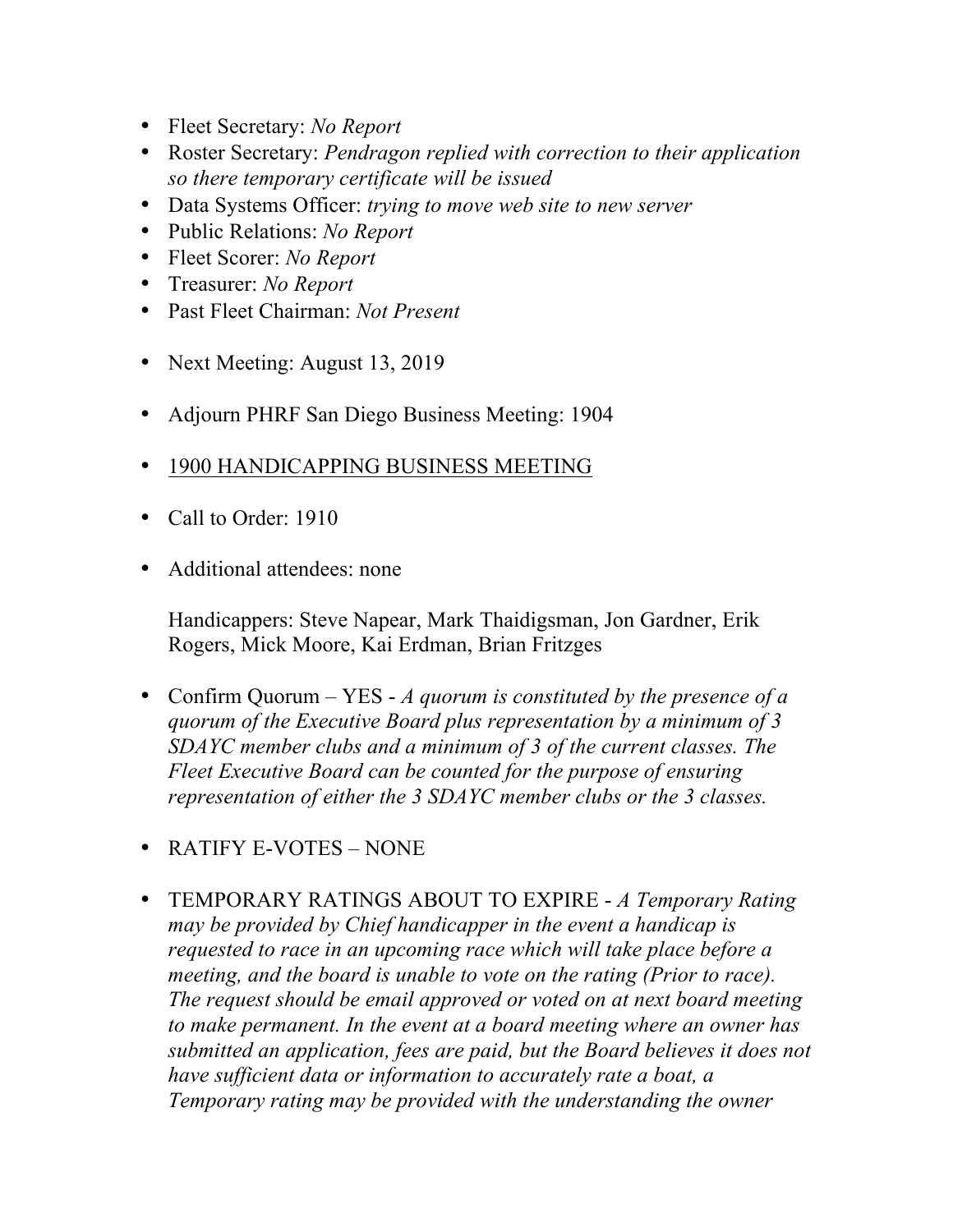*should submit race results during the three months to show data, to verify the Temporary Rating. Temporary rating may be adjusted after review of results. In the event the data is not provided the temporary rating will be considered expired at the end of 120 days. A new complete application (Minus Fees) will need to be presented to board to have the boat considered again for a PHRF certificate. The Chief Handicapper may, at his or her discretion, renew the Temporary Rating twice.*

- M Boats Soto 40, Zero Gravity, *-3/-9/-12 07/08/19 – extend for 120 days*
- Dencho Kernan 44, Volpe, -24/-36/-42, 07/08/19 *- extend for 120 days – owner has had surgery and racing is out for awhile*
- Bavaria 42, Audeamus, 120/114/114, 07/08/19 *- extend for 120 days*
- Tartan 3700, Gaucho, 111/111/111, 08/14/19 *– Vote to make this permanent – YES 12, No 0*
- Beneteau Oceanis 35.1, Wayfinder, 153/153/153, 08/14/19 *no action*
- Beneteau ASA First 22, Freedom 222/222/222/, 08/14/19 *– made permanent by consent*
- Beneteau ASA First 22, Liberty 222/222/222/, 08/14/19 *– made permanent by consent*
- Beneteau 331, Nauti Cal, 159/159/159, 08/19/19 *- no action*
- Hobie 33 MH, Sizzle, 87/72/69, 09/09/19 *no action*
- RATING REVIEW NONE
- NEW BOATS 1. Application received by Roster Secretary at least 7 days before meeting. 2. Application complete. 3. Sail number properly obtained from U S Sailing or regionally from SCYA. 4. Dues paid
- Pacific Yankee, 37022, Melges IC37 sail number valid not also certified by PHRF SoCal – *Chief Handicapper says it is similar to Bolt*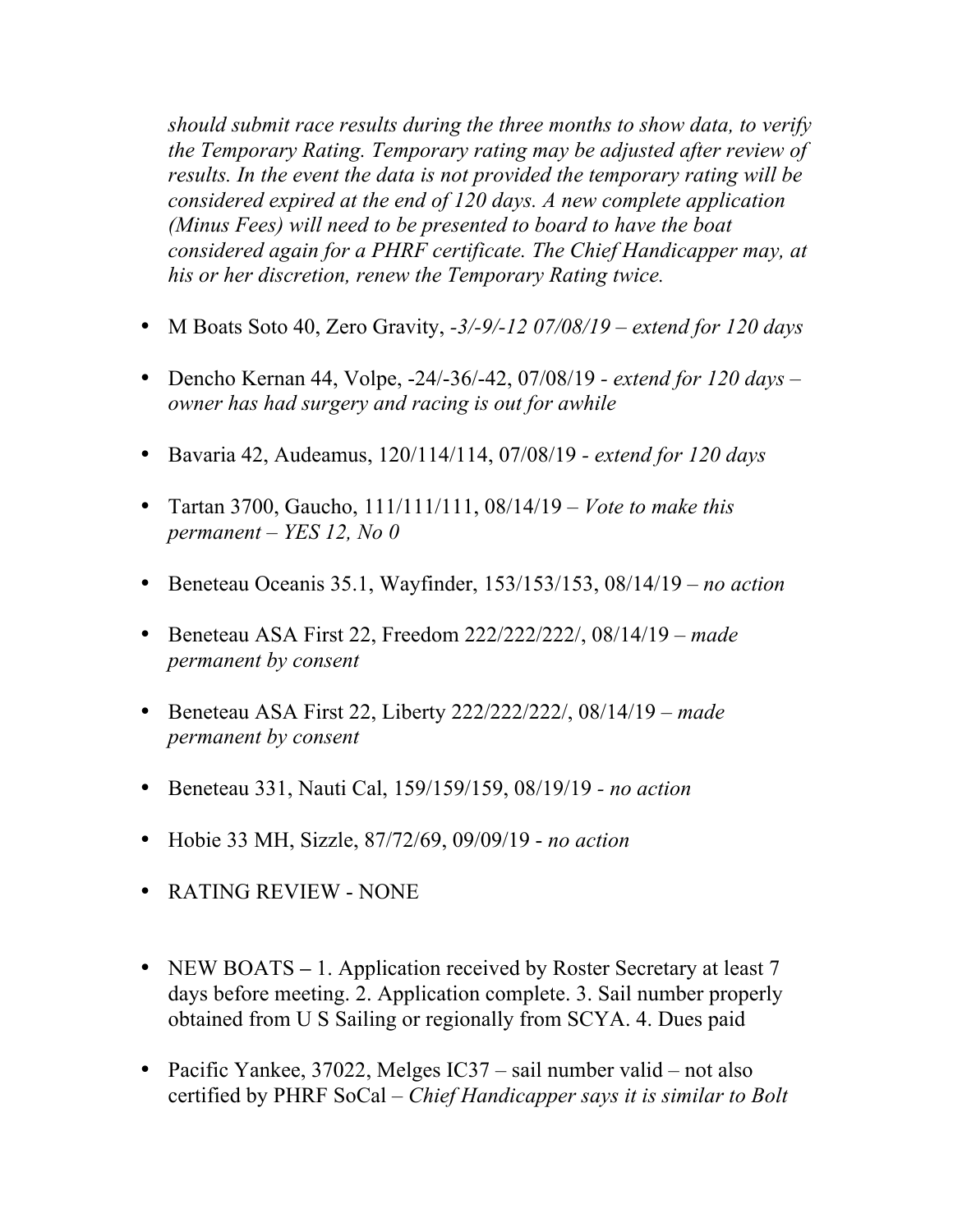*IC37 currently 9/3/0 – Melges IC37 is a little faster – recommends temporary rating 9/3/0 – discussion leads to 12/6/0 - Vote 12/6/0 – YES 10, NO 0, Abstain 1*

- Moose, 57358, Islander 30' MKII paid, sail number valid not certified by PHRF SoCal – no SPL dimension on application – *no spinnaker so SPL should be same as J* – Max Headsail 145 - *no credit counted as 155*  – *Chief Handicapper recommends permanent rating of 180/180/180 – Vote – YES 12, No 0*
- Majestic, 7715, Jenneau Sun Odyssey 419 sail number valid Max Headsail 106 so is this boat not able to carry an overlapping jib? - not certified by PHRF SoCal – *Chief Handicapper says the owner is not in a rush and he wants to do some more research and owner is fine with doing the next month*
- OLD BOATS NONE
- Next Meeting August 13, 2019
- Adjourn Handicapping Meeting:
- AREA G BUSINESS MEETING
- Call to Order: 1835 conducted during the PHRF San Diego Business Meeting
- Roll Call: Ivan Batanov, Lani Spund, Mark Burrows
- Confirm Quorum YES *A majority of the Area Board members are required to form a quorum and to conduct business. All official actions of the Area Board which concern Ratings or Rating Reviews shall be conducted pursuant to Rules 1.5 and 4.5 of the Rules. All other official actions of the Area Board require a majority vote by the members who are present, provided there is a quorum at the time of the vote. Members: Ivan Batanov, Lani Spund, and Mark Burrows*
- OLD BUSINESS NONE